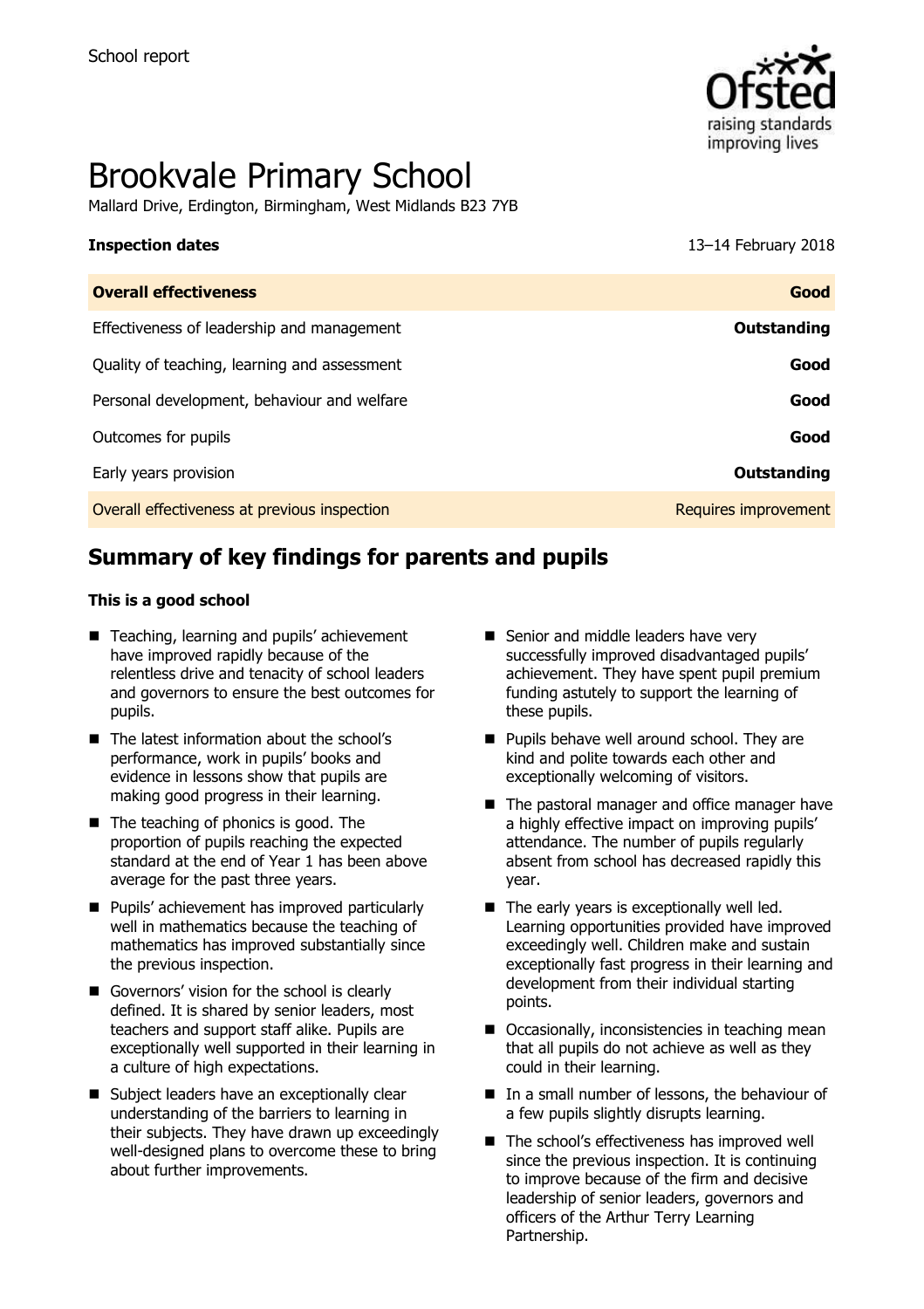

# **Full report**

### **What does the school need to do to improve further?**

- **Further improve the quality of teaching to increase pupils' achievement in reading,** writing and mathematics by:
	- making sure teachers explain their learning expectations more explicitly to pupils
	- ensuring most-able pupils are always given suitably challenging learning tasks
	- providing more working walls which support current learning as expected by the school
	- improving the subject knowledge of a few teachers, particularly in mathematics
	- ensuring that the school's assessment policy is applied by all teachers
	- increasing opportunities for pupils to use their mathematical skills in a wider range of subjects.
- Improve the behaviour of a small minority of pupils in lessons by:
	- ensuring that teachers rapidly refocus pupils on learning tasks when their attention slips
	- making sure that adults supporting pupils during lessons do so fully, to maximise learning.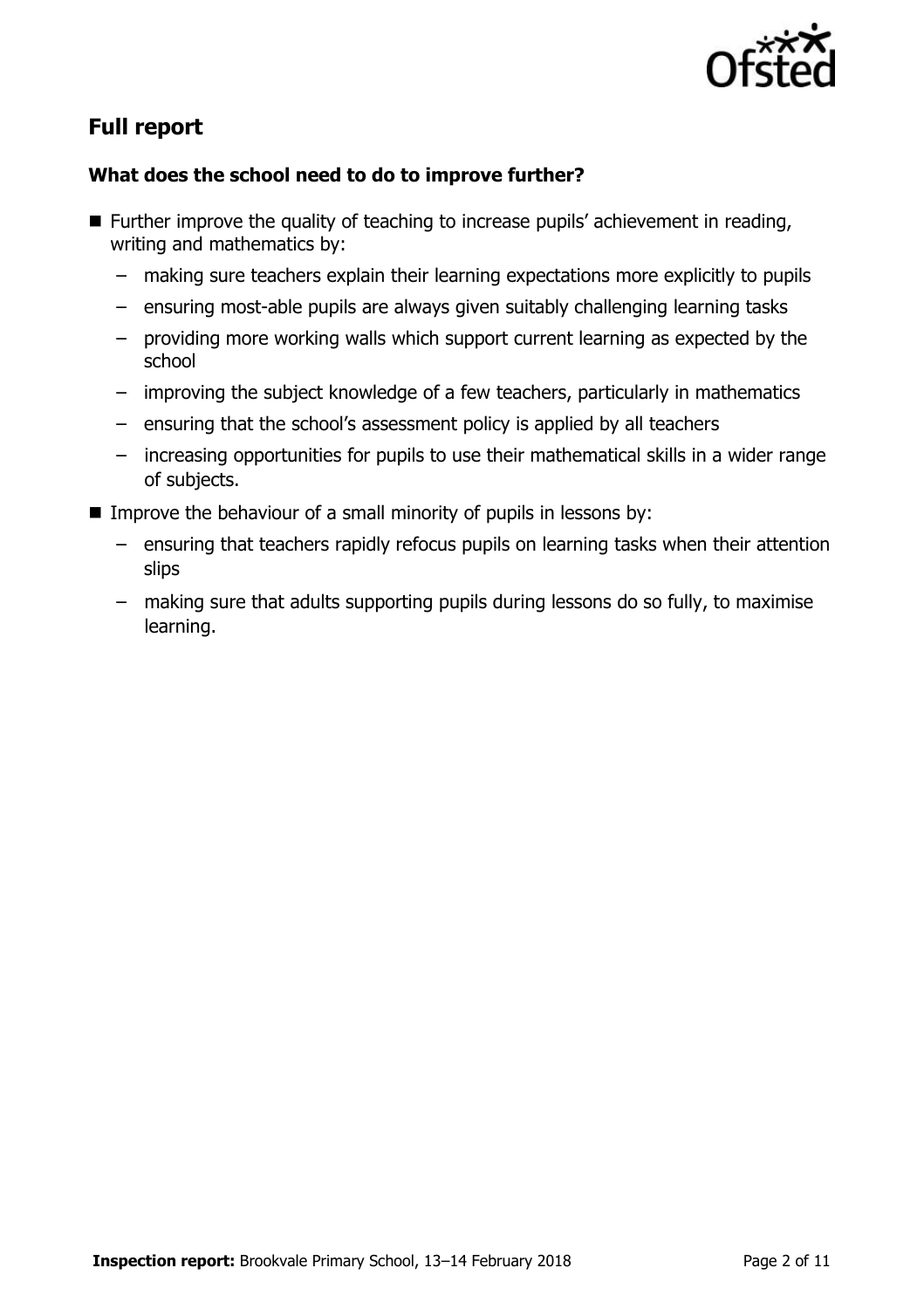

# **Inspection judgements**

#### **Effectiveness of leadership and management Cultum Outstanding**

- Leaders, managers and governors have taken action that has improved the quality of teaching and pupils' achievement exceptionally well since the previous inspection. Pupils' progress is much better. This can be seen in the work in pupils' books and the in the latest information about the school's performance.
- Members of the senior leadership team are relentless in their drive to improve the quality of teaching further so that pupils' achievement becomes outstanding.
- Senior leaders have successfully established a culture of high expectations. They expect the best of all their pupils.
- Teachers are very well supported in improving their teaching by the vast range of continuing professional development opportunities which are well matched to their individual needs.
- **Pupils' development and welfare needs are exceptionally well met by the pastoral** manager.
- **Provision for special educational needs (SEN) and/or disabilities and early years is very** well led by skilled teachers. They have brought about many improvements in these areas since the previous inspection.
- Middle leaders have a very clear understanding of barriers to learning in their subject areas. They have highly effective plans to overcome these to make sure that pupils' achievement improves further.
- Additional funding, such as pupil premium funding, is wisely spent by school leaders. This has improved disadvantaged pupils' achievement substantially since the previous inspection. Additional funding for sport is also spent effectively.
- The curriculum is exceptionally well designed to meet the needs of pupils. It is very well focused on developing pupils beyond their academic capabilities so they leave school as well-rounded young people who are exceedingly well prepared for their secondary education. Many well-known celebrities visit the school to inspire and motivate pupils.
- The school's focus on values such as respect, honesty and tolerance of diversity prepares pupils exceedingly well for living in modern Britain. These values are central to everyday learning for pupils and help them exceptionally well to prepare for living in Britain's rich and diverse culture.
- School leaders at all levels are benefiting a great deal from membership of the Arthur Terry Learning Partnership. Leaders draw on the wealth of experience available within the partnership to support improvements in teaching and learning.
- The effectively run breakfast club helps pupils get off to a good start to the school day.

#### **Governance of the school**

Governance is much more effective than at the time of the previous inspection.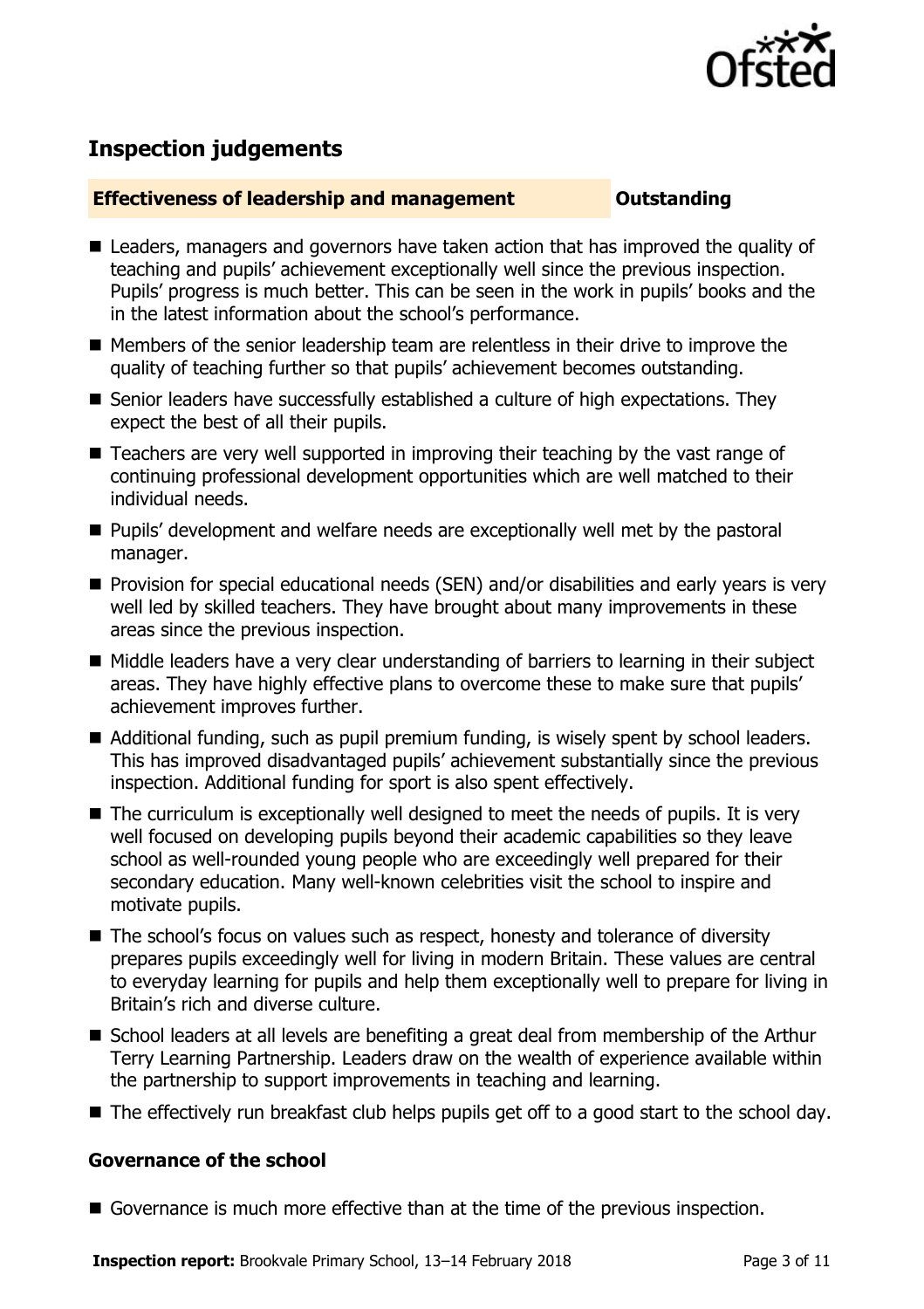

Governors have an exceptionally clear, strategic overview of the direction in which they want the school to travel. They know the school's many strengths and few remaining weaknesses well. They are tenacious in their questioning of senior leaders about any perceived underperformance. Governors stop at nothing to get answers to their questions about pupils' achievement so they have an accurate view of how well the school is performing.

- Governors visit the school on a very regular basis and attend meetings where pupils' progress is discussed. They check the accuracy of the information provided by leaders and discuss the impact of improvement strategies.
- Governors rightly question whether the actions taken by leaders to improve pupils' achievement have been sufficiently effective.

### **Safeguarding**

- The arrangements for safeguarding are effective. A secure culture of safeguarding has been established by school leaders. Processes to keep pupils safe permeate all aspects of school life.
- Checks carried out on staff before starting work at the school are robust and secure. Records of these checks are meticulously maintained and no one without appropriate clearance is permitted to work with pupils.
- The partnership and local authority regularly check the records of safeguarding checks and processes. They note that the records are exemplary.
- Training for all members of staff, from the designated safeguarding leaders to midday supervisors, is robust, regular, well documented and given the highest priority to keep pupils safe.
- The school works with a wide range of outside agencies to very effectively support vulnerable pupils and keep them safe.

#### **Quality of teaching, learning and assessment Good**

- Teaching in reading, writing and particularly in mathematics has improved greatly since the previous inspection. This shows in pupils' books, the latest assessment information and in the snapshots of lessons observed during the inspection.
- Learning moves at a fast pace in many lessons. Lessons follow a logical structure and this helps pupils to make fast progress. Teachers assess pupils' learning needs effectively and plan to meet them.
- Pupils are encouraged to select learning tasks which are appropriately challenging for them, to accelerate their progress.
- Teachers and teaching assistants ask challenging questions. This makes pupils think about their learning and explain their reasoning. This is a strength, particularly in mathematics.
- Many teachers have high expectations of what the pupils can achieve. Presentation in many books is neat as a result.
- Many teachers have good subject knowledge. This helps them plan exciting and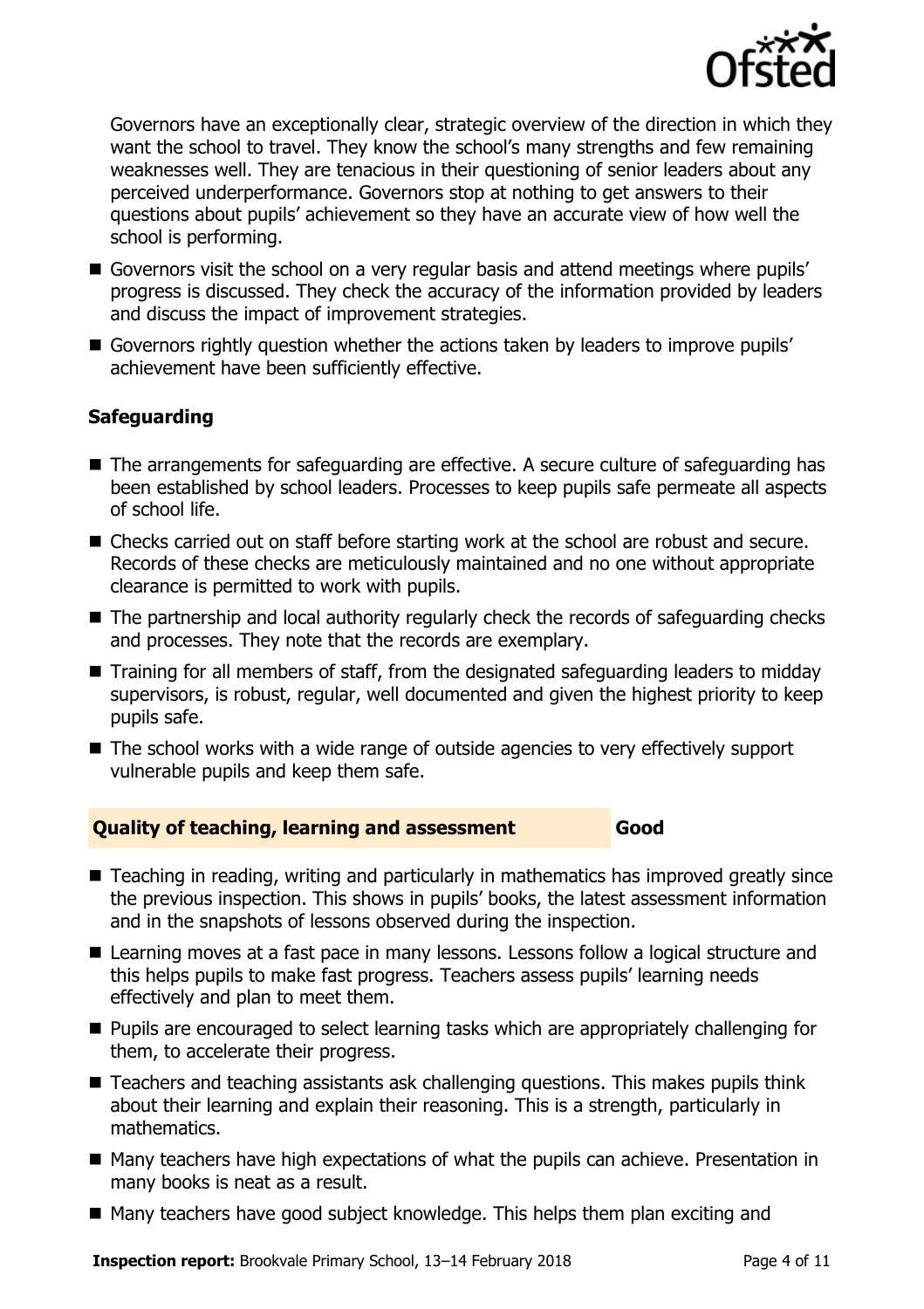

engaging lessons and enables pupils to progress well. It is less strong in mathematics.

- **Pupils are given many opportunities to practise their writing skills in other subjects.** Pupils have fewer opportunities to use and apply their mathematical skills in a wide enough range of other subjects.
- Many teachers make their expectations for what pupils will learn explicit. This means pupils know what is expected of them and what they are learning about, but this is not consistently the case.
- Most, but not all, teachers apply the school's agreed assessment policy. Working walls are used in most, but not all, classrooms to support pupils in their current learning as expected in school. Most-able pupils are not always challenged as fully as they could be in a range of subjects.
- Leaders are aware of the minor weaknesses in teaching and are working on overcoming them.

#### **Personal development, behaviour and welfare Good**

#### **Personal development and welfare**

- The school's work to promote pupils' personal development and welfare is outstanding.
- The work of the pastoral manager is having a powerful impact on pupils' personal development and welfare.
- **Pupils at risk of exclusion benefit from working closely with the pastoral manager, who** ensures they are exceptionally well supported. The high-quality work carried out to support vulnerable families is helping to improve pupils' achievement.
- **Pupils report that bullying occurs occasionally. They say it is resolved rapidly and to** their satisfaction when they report it to an adult.
- $\blacksquare$  Pupils enjoy the company of others in the playground. They participate in a wide range of exciting activities. During the inspection, pupils danced excitedly to pop music relayed to the playground from the school's entertainment system. The sports coach contributes exceptionally positively to participation in sporting activities at breaktime and lunchtime.
- **Pupils have a very clear understanding of how to keep themselves safe. They learn in** lessons of the potential risks posed by misuse of the internet and how to respond appropriately to the risks.

#### **Behaviour**

- The behaviour of pupils is good. Pupils are polite and well mannered around school. Many pupils confidently approached inspectors and welcomed them to their school.
- Attendance this academic year is continuing to improve. Last year it was broadly in line with the national average. The proportion of pupils regularly absent from school has reduced substantially through the work of the pastoral manager, who highlights the importance of being in school to pupils and parents alike.
- A pupil excluded previously is now successfully learning and attending every day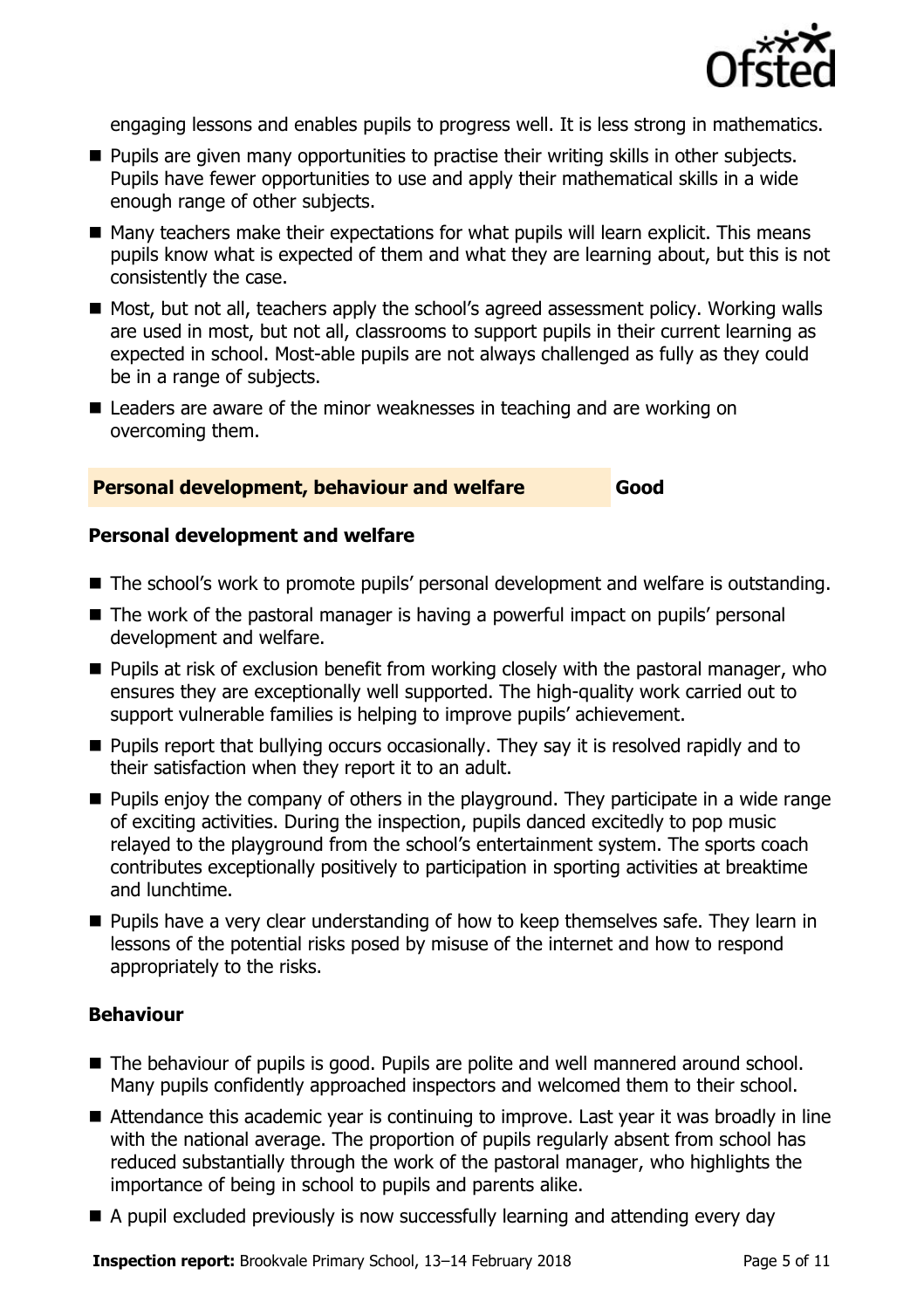

because of the caring and nurturing support provided by school staff.

■ Occasionally, there is a little low-level disruption in lessons. Pupils report that other pupils do not always behave as well as they could. Occasionally, teaching assistants do not intervene quickly enough to refocus pupils and support their learning when their attention slips.

#### **Outcomes for pupils Good**

- **Pupils are making good progress in their learning in reading, writing and mathematics** in almost all year groups. Pupils' achievement has improved well since the previous inspection, particularly in mathematics.
- Reading is taught well. The proportion of pupils reaching the standard expected of them at the end of Year 1 and Year 2 in the phonics screening check has been above average for three years.
- When listening to pupils from key stage 1 and key stage 2 reading, an inspector noted that pupils read with fluency and well-developed intonation. Disadvantaged pupils read with as much skill and enjoyment as other pupils.
- In 2017, disadvantaged pupils attained standards which were higher than those attained by other pupils nationally in writing. The latest assessment information shows that disadvantaged pupils are making fast progress in their learning in almost all year groups.
- By the end of Year 6 in 2017, pupils had made slower progress in reading compared to writing or mathematics. Rates of progress are now similarly fast in most year groups.
- In a small number of classes, rates of progress made in reading, writing and mathematics varies a little between groups of pupils such as boys compared to girls.

### **Early years provision CONSTANDING TO A RESEARCH CONSTANDING TO A RESEARCH CONSTANDING TO A RESEARCH CONSTANDING TO A RESEARCH CONSTANDING TO A RESEARCH CONSTANDING TO A RESEARCH CONSTANDING TO A RESEARCH CONSTANDING TO**

- Children start Reception with knowledge and skills that are generally below those typically expected for their age. They make speedy progress in their learning and development because of exceptionally effective teaching. The school's assessment information for the last academic year shows the very strong progress made by children in Reception.
- $\blacksquare$  Most pupils are well prepared to begin their education in Year 1 when leaving Reception because they have caught up in their learning so quickly.
- The early years leader has a thirst for ensuring excellence across the setting. The indoor and outdoor learning areas have been radically overhauled since the previous inspection. This has helped immensely in improving children's achievement.
- High-quality assessments of children's learning needs and achievements are carried out regularly. They are used to inform individual learning journals, which document exceptionally clearly the fast progress children are making. Teachers and other adults are highly skilled at assessing the learning needs of children.
- Teaching is highly effective. Disadvantaged children are making similar strong progress as other children because of this and use of the additional funding.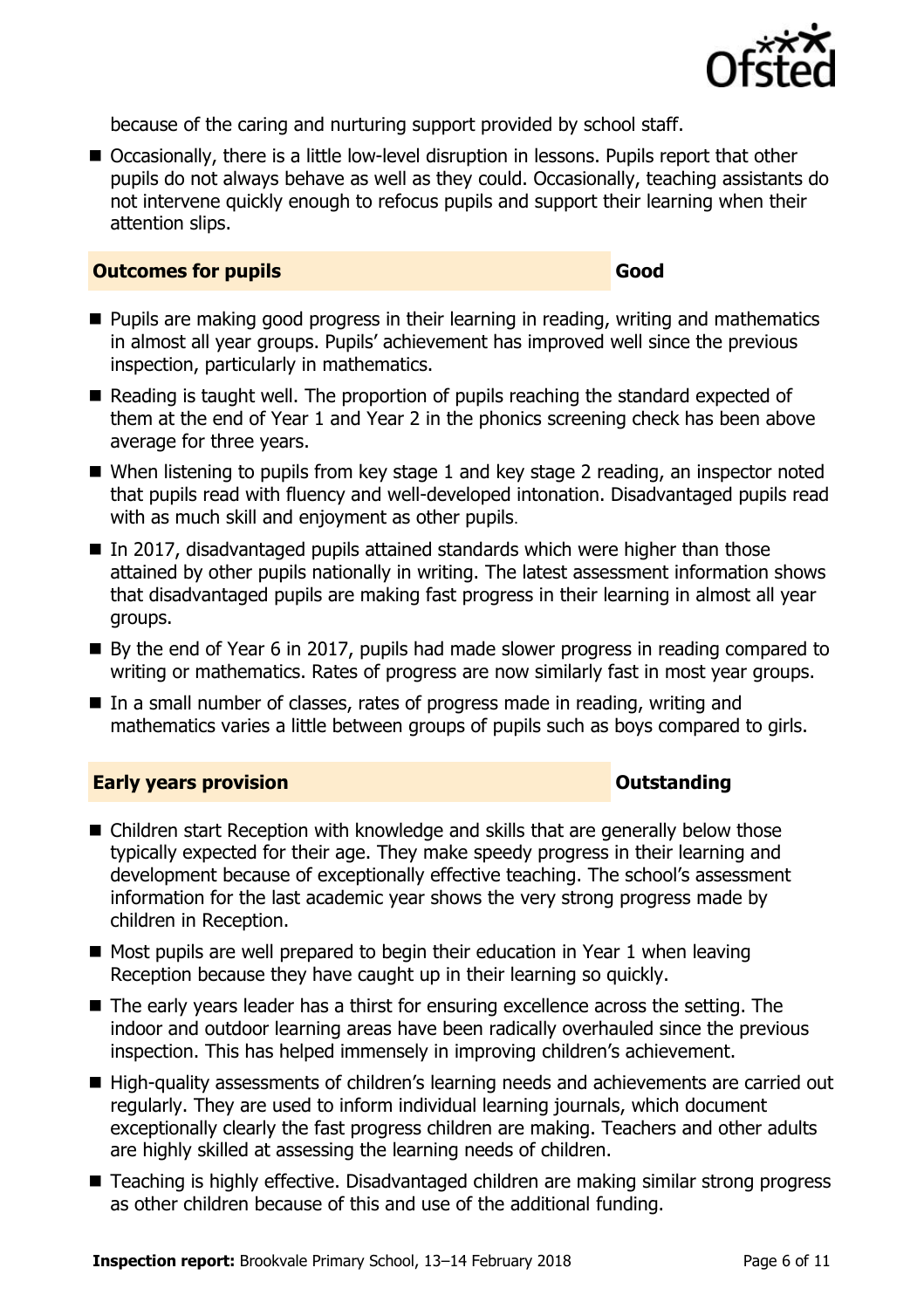

- Behaviour in early years is exemplary. Children take turns and wait patiently for others to finish activities before joining in. They do not push or barge in. An air of calmness pervades Reception, where children are polite and exceptionally well mannered.
- $\blacksquare$  Parents report that they are very happy with how well they are supported as their children start at the school. Transition is smooth and seamless.
- Much is done in early years to ensure that children are kept exceptionally safe.
- Education in the early years has improved immensely since the previous inspection. The early years leader will not rest until even more children leave Reception having attained a good level of development.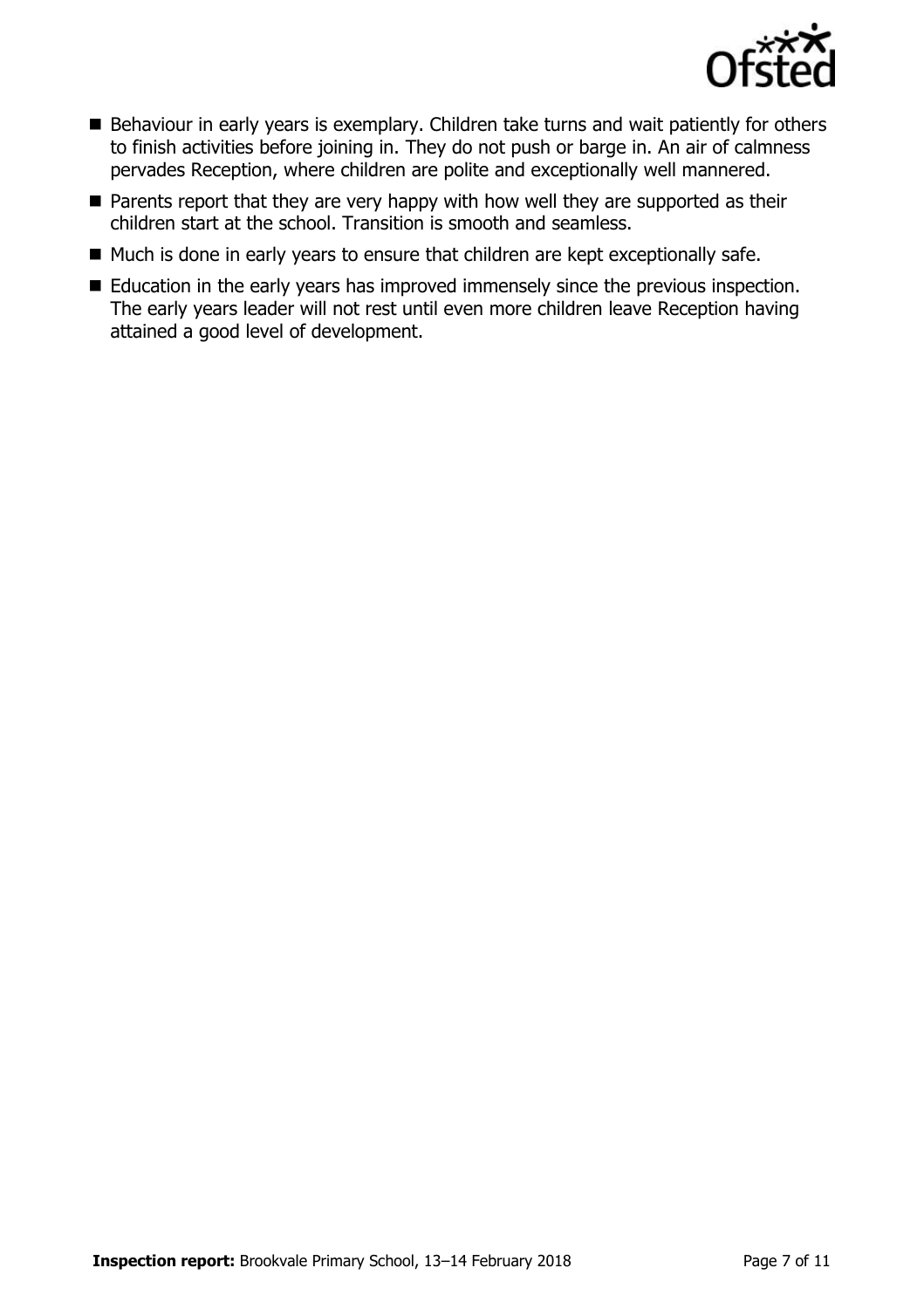

# **School details**

| Unique reference number | 139465     |
|-------------------------|------------|
| Local authority         | Birmingham |
| Inspection number       | 10042875   |

This inspection of the school was carried out under section 5 of the Education Act 2005.

| Type of school                      | Primary                    |
|-------------------------------------|----------------------------|
| School category                     | Academy converter          |
| Age range of pupils                 | 4 to 11                    |
| Gender of pupils                    | Mixed                      |
| Number of pupils on the school roll | 214                        |
| Appropriate authority               | Board of trustees          |
| Chair                               | Lydia Harrington           |
| <b>Headteacher</b>                  | Jonathan Smart             |
| Telephone number                    | 0121 356 9973              |
| Website                             | www.brookvaleschool.co.uk  |
| <b>Email address</b>                | office@brkvale.bham.sch.uk |
| Date of previous inspection         | 28-29 January 2016         |

### **Information about this school**

- $\blacksquare$  This primary school is smaller than average.
- Pupils come from a wide range of ethnic backgrounds.
- The proportion of pupils supported by pupil premium funding is broadly in line with the national average.
- $\blacksquare$  The proportion of pupils who have SEN and/or disabilities is below the national average.
- The proportion of pupils who have a statement of special educational needs or an education, health and care plan is below average
- The school is a member of Arthur Terry Learning Partnership, which has trustees and a local governing body. It is led by a chief executive officer.
- The school met the government's floor standards in 2016, which are the minimum expectations for pupils' progress and attainment in reading, writing and mathematics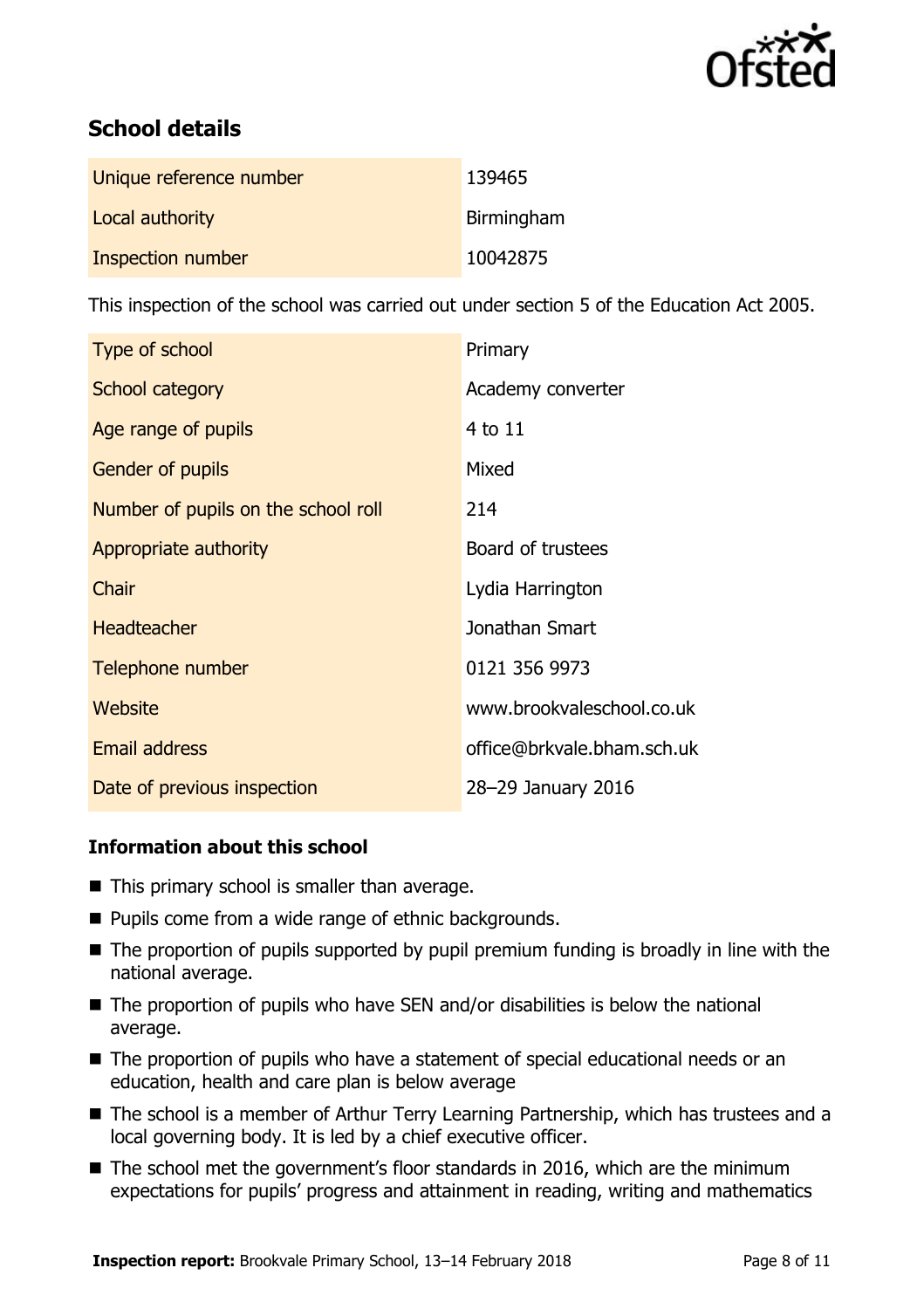

by the end of Year 6.

- The school does not meet the Department for Education's definition of a coasting school based on key stage 2 academic performance results in 2015, 2016 and 2017.
- Early years provision is full time in the Reception class.
- The school runs a breakfast club, which is managed by the governing body.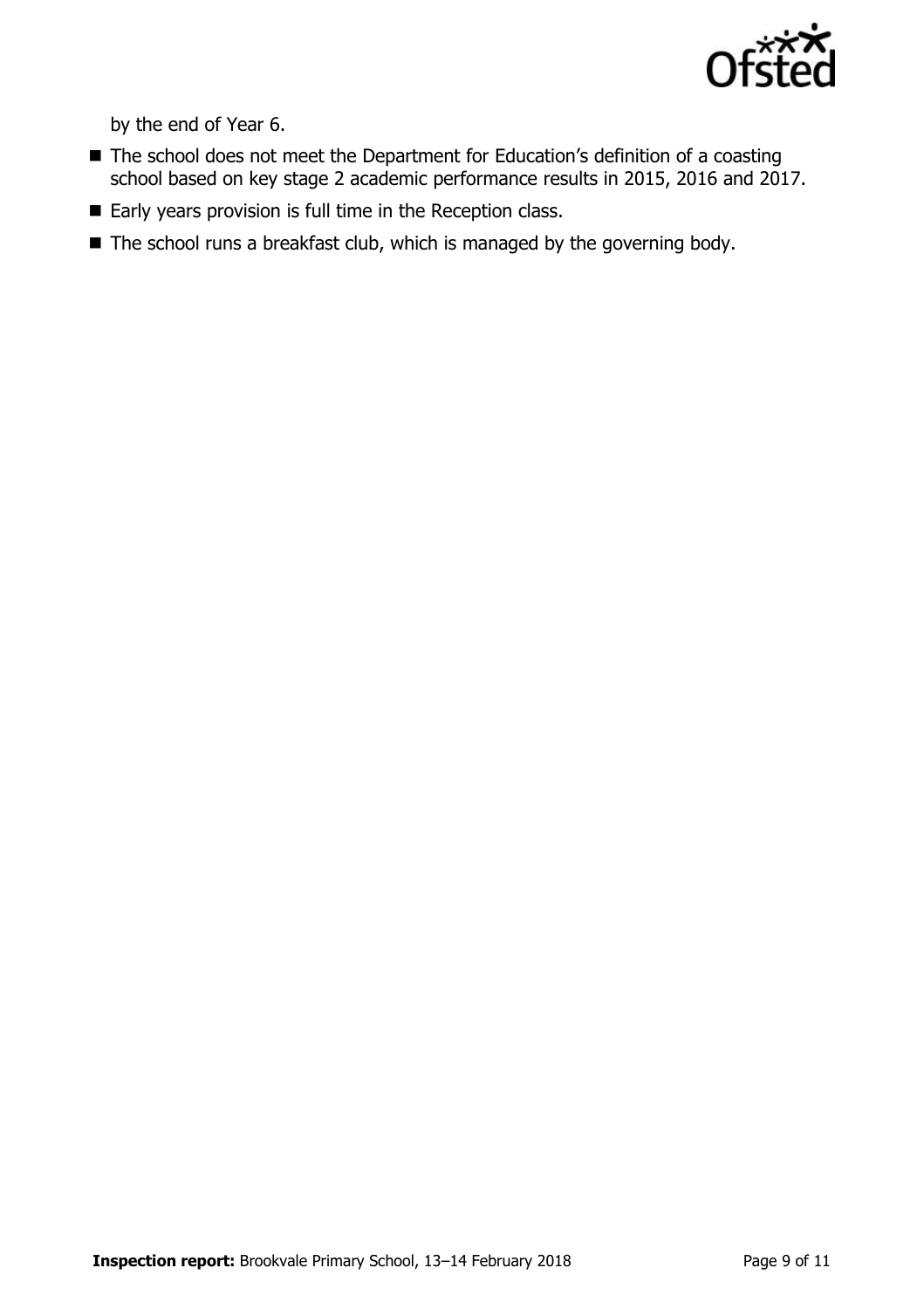

## **Information about this inspection**

- Inspectors observed learning in lessons and parts of lessons. Some of these were observed jointly with the headteacher or deputy headteacher.
- Meetings were held with senior leaders, middle leaders and school staff. The lead inspector spoke with the chair of the governing body, three other governors, the chief executive officer of the Arthur Terry Learning Partnership, the executive headteacher and a school improvement adviser employed by the partnership.
- Inspectors spoke informally to pupils in lessons and during breaks and lunchtimes. They also spoke with parents at the end of the school day.
- Inspectors scrutinised the pupils' work during lessons and work produced over time in a range of their books. They also listened to a few pupils from Year 1, Year 2 and Year 6 reading.
- Inspectors observed the work of the school and looked at the latest school performance information showing the progress pupils currently in school are making.
- Other documentation scrutinised included plans for school improvement, safeguarding information, behaviour logs, attendance records and minutes of governing body meetings.
- Inspectors took account of 62 responses to the online questionnaire (Parent View). Inspectors considered 33 free-text responses from parents and 20 responses to the staff questionnaire.

#### **Inspection team**

Declan McCauley, lead inspector **Declan Inspector** 

**Sue Parker Construction Construction Construction Construction Construction Construction Construction Construction**